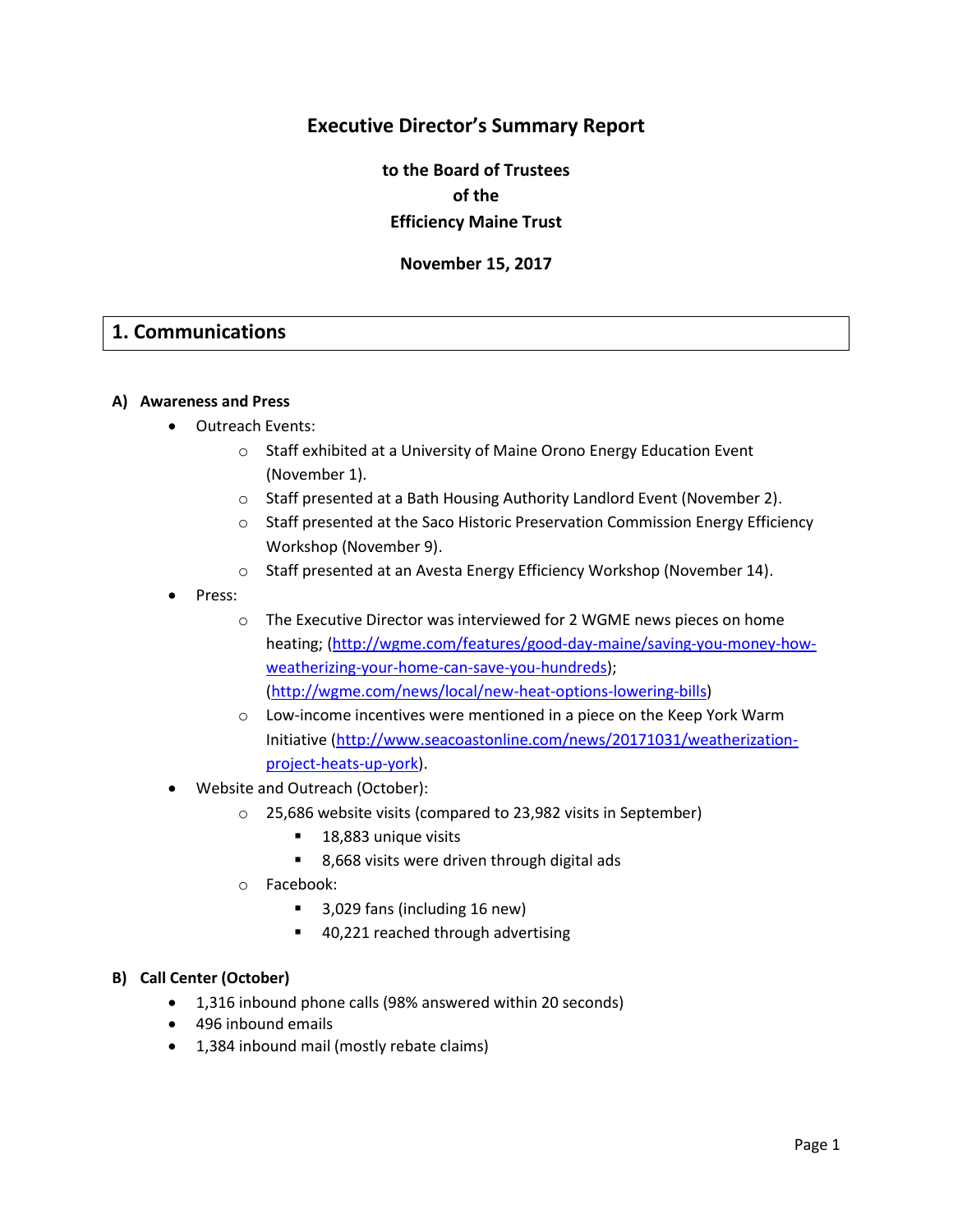# **C) Government Relations**

- A delegation of EMT Staff and Board members met with the Chief Deputy Attorney General and two staff attorneys to review the legal implications of offering, or refusing, incentives to otherwise qualified energy efficiency projects in the medical cannabis industry. The Attorney General's Office committed to send a letter to EMT providing further legal analysis.
- PUC Proceedings:
	- o EMT filed a Request for a Protective Order to support the Small Business Initiative (November 8). The request asks CMP to share customer data for all SGS customers in the next SBI region. EMT previously requested and received the same data for Regions 5, 6, and 7.

# **2. Program Highlights<sup>1</sup>**

l

# **A) C&I Prescriptive (CIP) Program – Electric Measures**

- The growth of pending projects (pipeline) has remained consistent with the incentive payments. The current pipeline is \$5,414,998 of incentives.
- There are currently 22 DSIL distributors with signed MOUs. Distributors have started to submit completed sales files for October.
- The program added a "Smart Pumps" measure (mid-stream) for hot water circulation systems.
- The program added a Demand Control Ventilation measure (retrofit) to our Commercial Kitchen Solutions.



# **C&I Prescriptive Program Electric Measures**

 $1$  The Updated Financials table reported for each Program reflects data pulled from the Trust's financial management system mid-month; the Summary Program Update table is pulled from the Efficiency Maine project tracking database on November 13, 2017 to capture the progress for the year through the most recent complete month of reported actual results (i.e., through the end of October 2017).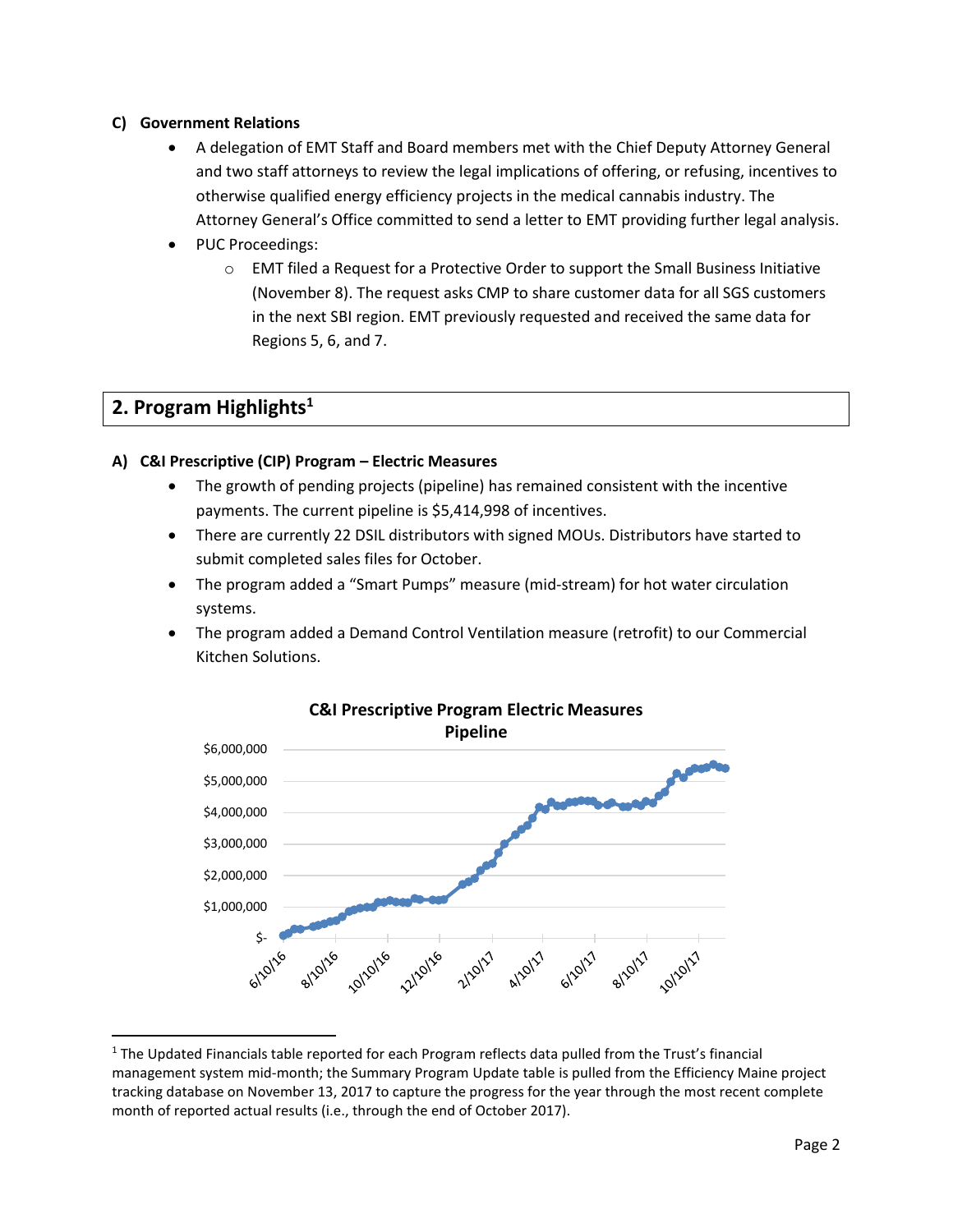

# **C&I Prescriptive Program Electric Measures**

| <b>Updated Financials</b>       | Program<br>Investment |  |
|---------------------------------|-----------------------|--|
| FY2018 Program Budget           | \$10,069,937          |  |
| 7/1 to 10/31 Spending           | \$3,124,012           |  |
| Percent of Budget Spent to Date | 31%                   |  |
| Percent of Year Passed          | 34%                   |  |

| <b>Summary Program Update</b> | kWh Savings | <b>Participants</b> |
|-------------------------------|-------------|---------------------|
| Start of fiscal year to 10/31 | 9,765,598   | 693                 |

| Project Type (through 10/31)     | <b>Participants</b> |
|----------------------------------|---------------------|
| Lighting Solutions               | 529                 |
| Heating and Cooling Solutions    | 143                 |
| Compressed Air Solutions & Other |                     |

# **B) C&I Prescriptive Program – Natural Gas Measures**

- The current pipeline represents \$440,850 in incentives.
- A total of 37 natural gas units have been installed to date through the distributor discount initiative.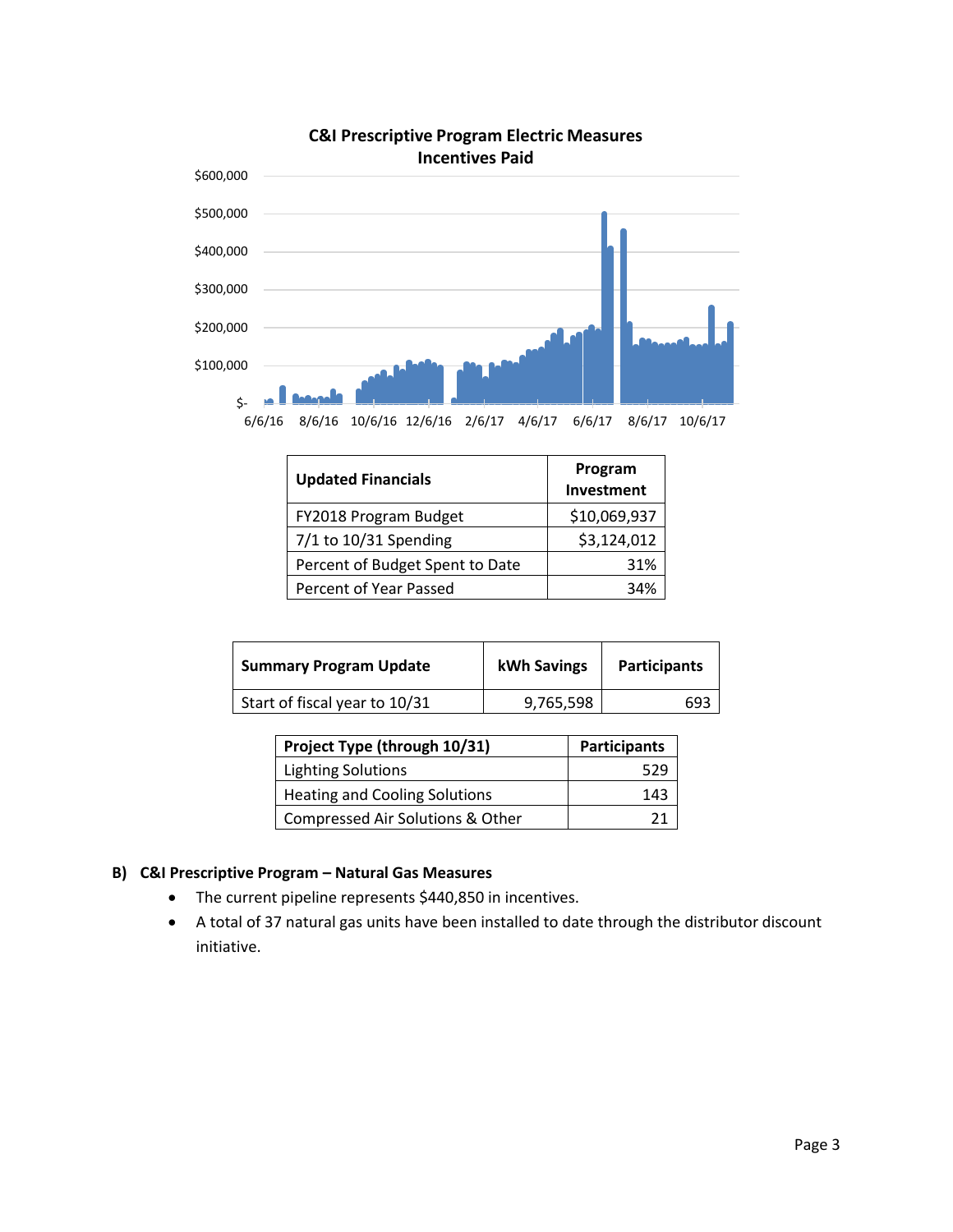

**C&I Prescriptive Program Natural Gas Measures** 



| <b>Updated Financials</b>       | Program<br>Investment |
|---------------------------------|-----------------------|
| FY2018 Program Budget           | \$1,888,872           |
| 7/1 to 10/31 Spending           | \$197,061             |
| Percent of Budget Spent to Date | 10%                   |
| Percent of Year Passed          | 34%                   |

| <b>Summary Program Update</b> | <b>MMBtu</b><br><b>Savings</b> | <b>Participants</b> |
|-------------------------------|--------------------------------|---------------------|
| Start of fiscal year to 10/31 | 4.511                          | 28                  |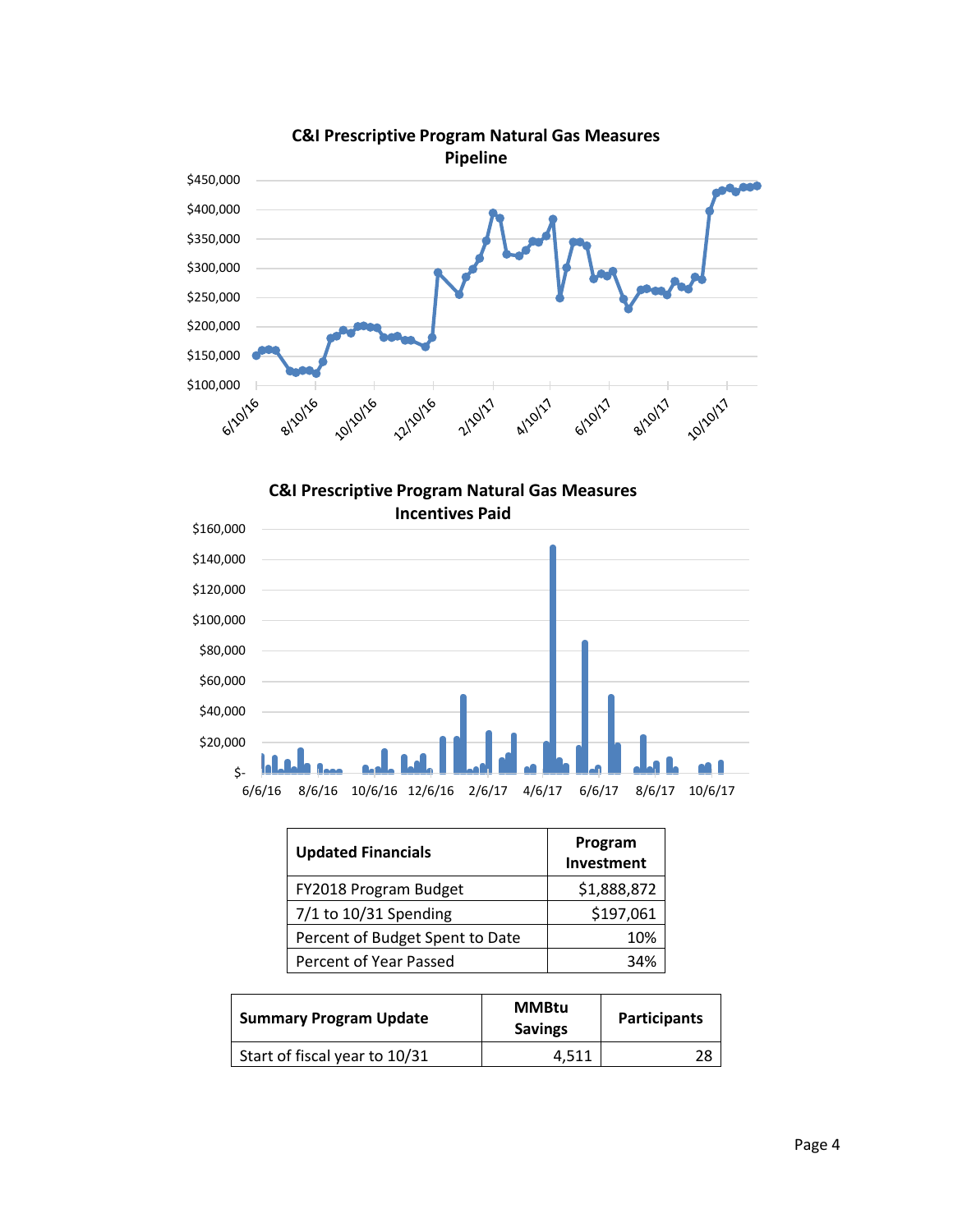# **C) C&I Prescriptive Program – All Fuels (e.g., Oil and Propane) Measures / Heating Solutions**

- The current pipeline represents \$622,408 in incentives.
- A total of 12 propane units have been installed to date through the distributor discount initiative.



**C&I Prescriptive Program All Fuels (e.g., Oil/Propane) Measures Pipeline**

**C&I Prescriptive Program All Fuels (e.g., Oil/Propane)** 



| <b>Updated Financials</b>       | Program<br>Investment |
|---------------------------------|-----------------------|
| FY2018 Program Budget           | \$654,025             |
| $7/1$ to 10/31 Spending         | \$269,457             |
| Percent of Budget Spent to Date | 41%                   |
| Percent of Year Passed          | 34%                   |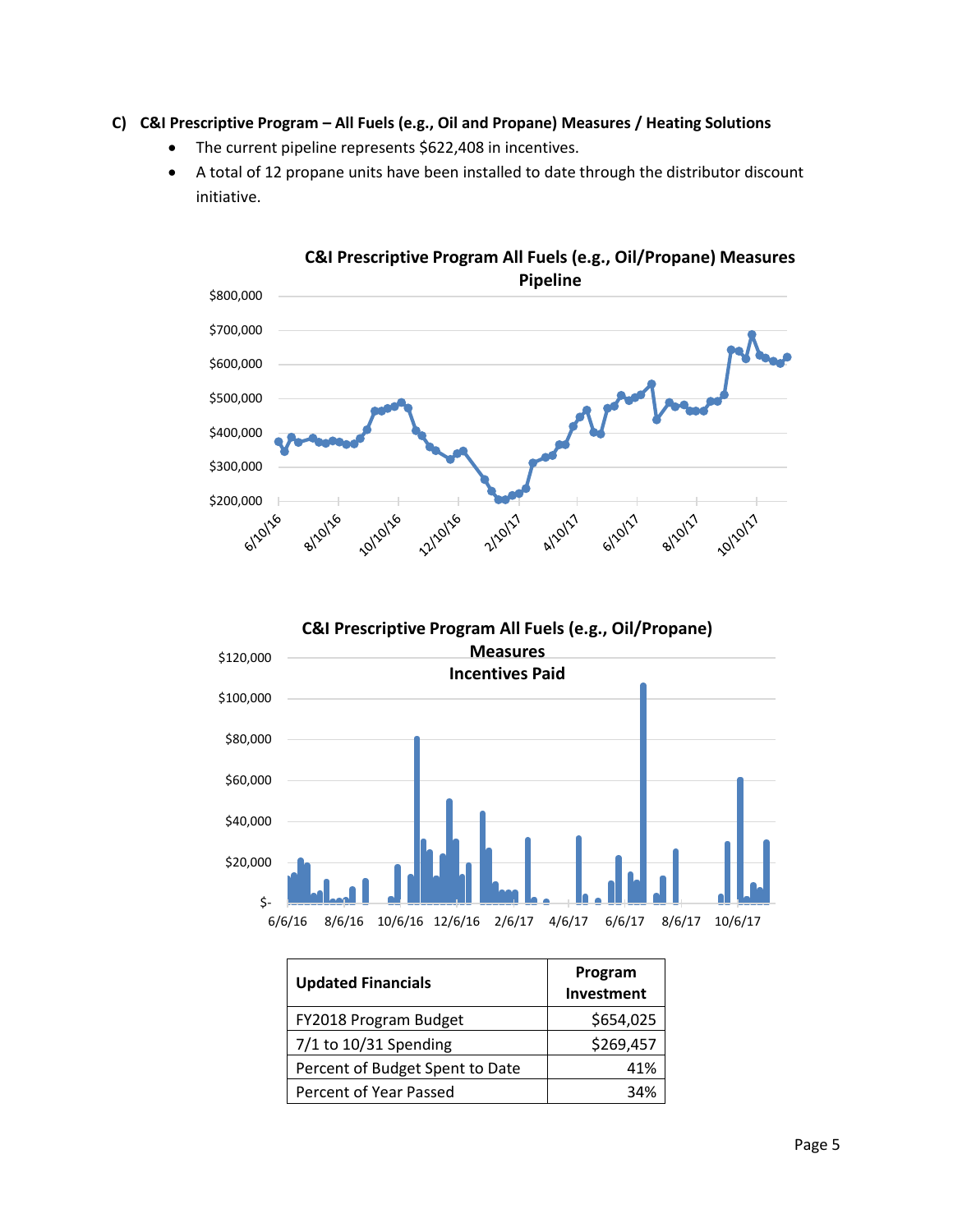| <b>Summary Program Update</b> | <b>MMBtu</b><br><b>Savings</b> | <b>Participants</b> |
|-------------------------------|--------------------------------|---------------------|
| Start of fiscal year to 10/31 | 9,560                          |                     |

# **D) C&I Custom Program**

- Since the last Board meeting, the pipeline of small custom projects has grown modestly, adding 1 new project worth \$27,000 in incentive offers. The total small custom pipeline now consists of 19 projects worth \$276,000 in incentive offers.
- Program staff is reaching out to newly eligible large natural gas customers to inform them of program offerings and encourage efficiency investment.

| <b>Updated Financials</b>       | Program<br>Investment |
|---------------------------------|-----------------------|
| FY2018 Program Budget           | \$14,437,135          |
| $7/1$ to 10/31 Spending         | \$1,050,813           |
| Percent of Budget Spent to Date | 7%                    |
| Percent of Year Passed          | 34%                   |

| <b>Additional Details on FY 2018</b> | Program     |  |
|--------------------------------------|-------------|--|
| <b>Financials</b>                    | Investment  |  |
| Committed                            | \$5,696,497 |  |
| Pipeline                             | \$1,392,542 |  |
| Total Expenditures, Committed,       | \$8,139,850 |  |
| & Pipeline                           |             |  |
| Percent of Budget                    | 56%         |  |

| <b>Summary Program Update</b> | <b>MMBtu</b><br><b>Savings</b> | <b>kWh Savings</b> | <b>Participants</b> |
|-------------------------------|--------------------------------|--------------------|---------------------|
| Start of fiscal year to 10/31 | 5.726                          | 2,531,427          |                     |

# **E) Small Business Initiative**

- Regions 5 and 6 are no longer accepting new projects and the program anticipates completing the projects in the pipeline by November 30, 2017.
- The delivery team will continue using CMP customer data on small businesses (SGS rate classes) to assist with targeted outreach in Region 7.
- There are currently 7 participating contractors in Region 7 with several projects underway.
- The program is exploring an additional region for a January 2018 rollout.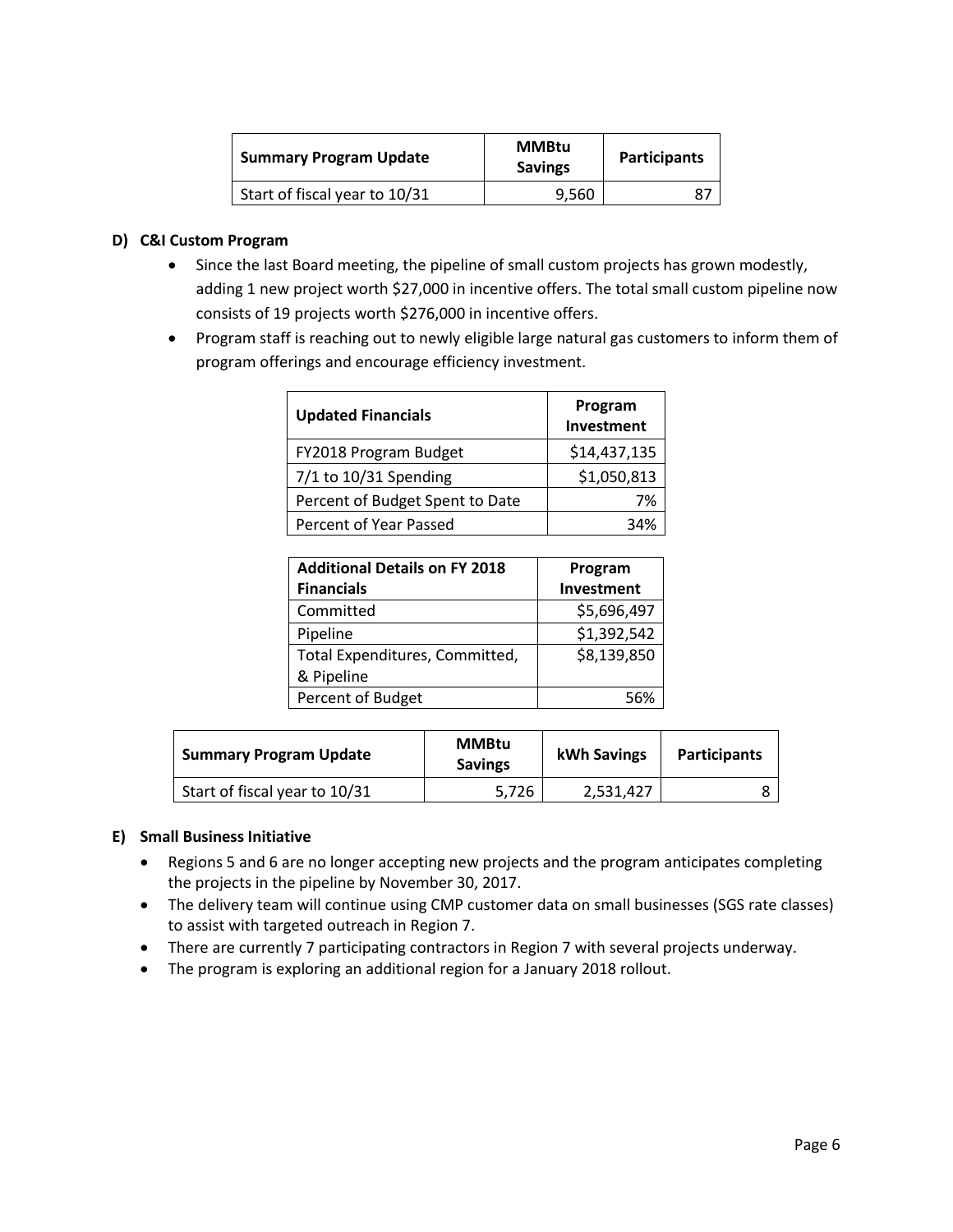

| <b>Updated Financials</b>       | Program<br>Investment |
|---------------------------------|-----------------------|
| FY2018 Program Budget           | \$2,556,587           |
| $7/1$ to 10/31 Spending         | \$704,006             |
| Percent of Budget Spent to Date | 28%                   |
| Percent of Year Passed          | 34%                   |

1/10/17 3/10/17 5/10/17 7/10/17 9/10/17 11/10/17

\$-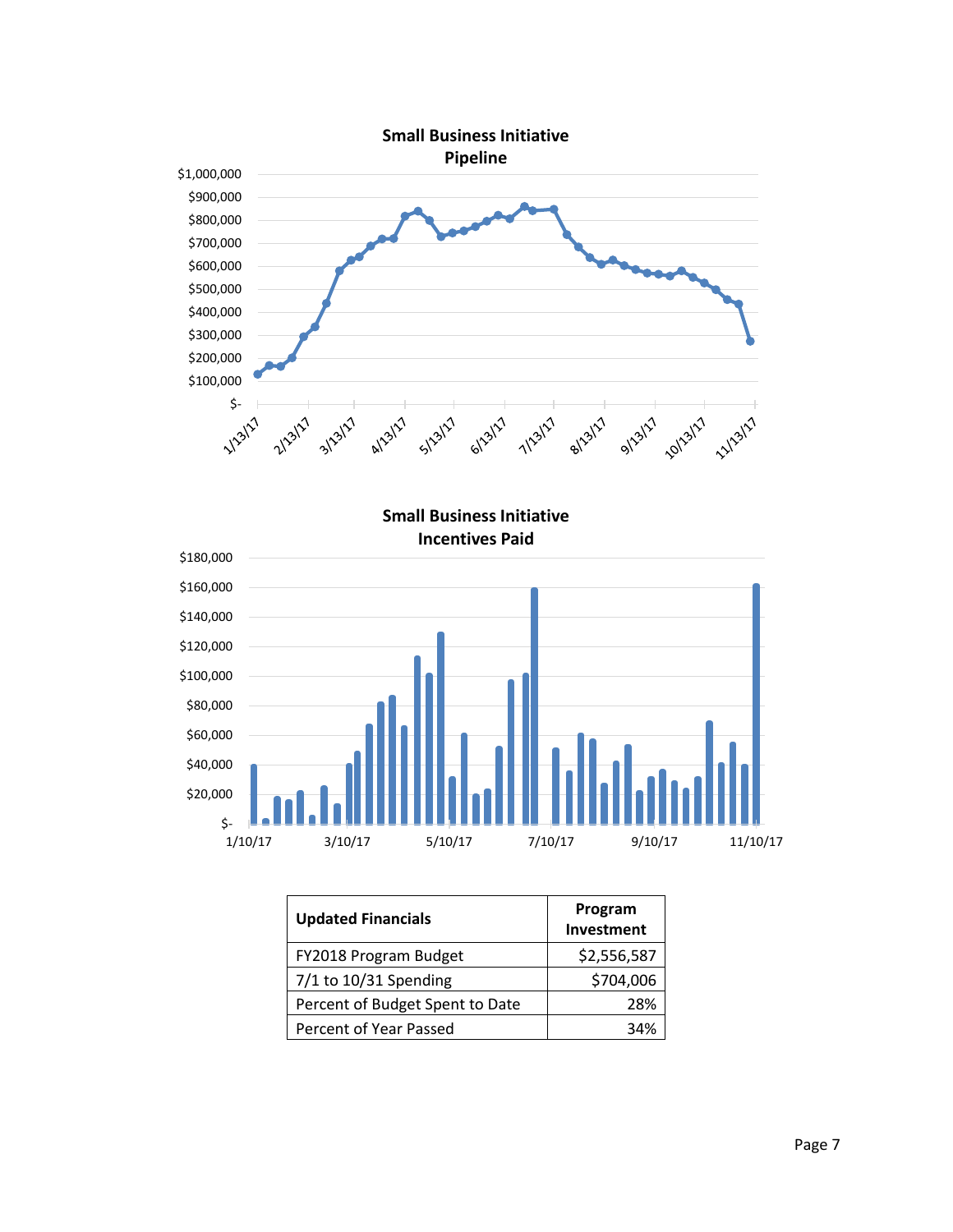| <b>Summary Program Update</b> | kWh Savings | <b>Participants</b> |
|-------------------------------|-------------|---------------------|
| Start of fiscal year to 10/31 | 469.154     | ٩Δ                  |

# **F) Commercial New Construction Program**

- The program is processing existing projects (under MOU in FY2017) and has stopped outreach activities. Applications are not being accepted for new projects under the Maine Advanced Building (MAB) initiative.
- The program is exploring ways other than MAB to identify cost-effective opportunities in commercial new construction.

| <b>Updated Financials</b>       | Program<br>Investment |
|---------------------------------|-----------------------|
| FY2018 Program Budget           | \$1,985,677           |
| $7/1$ to 10/31 Spending         | \$6,436               |
| Percent of Budget Spent to Date | 0%                    |
| Percent of Year Passed          | 34%                   |

# **G) Home Energy Savings Program**

- Program outreach has been extensive, and many installers report a healthy backlog of work.
- All program brochures, web pages, and claim forms are being updated to make them simpler and more consistent.
- The loan program has been clarified to be for HESP projects and their prerequisites and/or solar PV.



# **HESP Weekly Paid Rebates**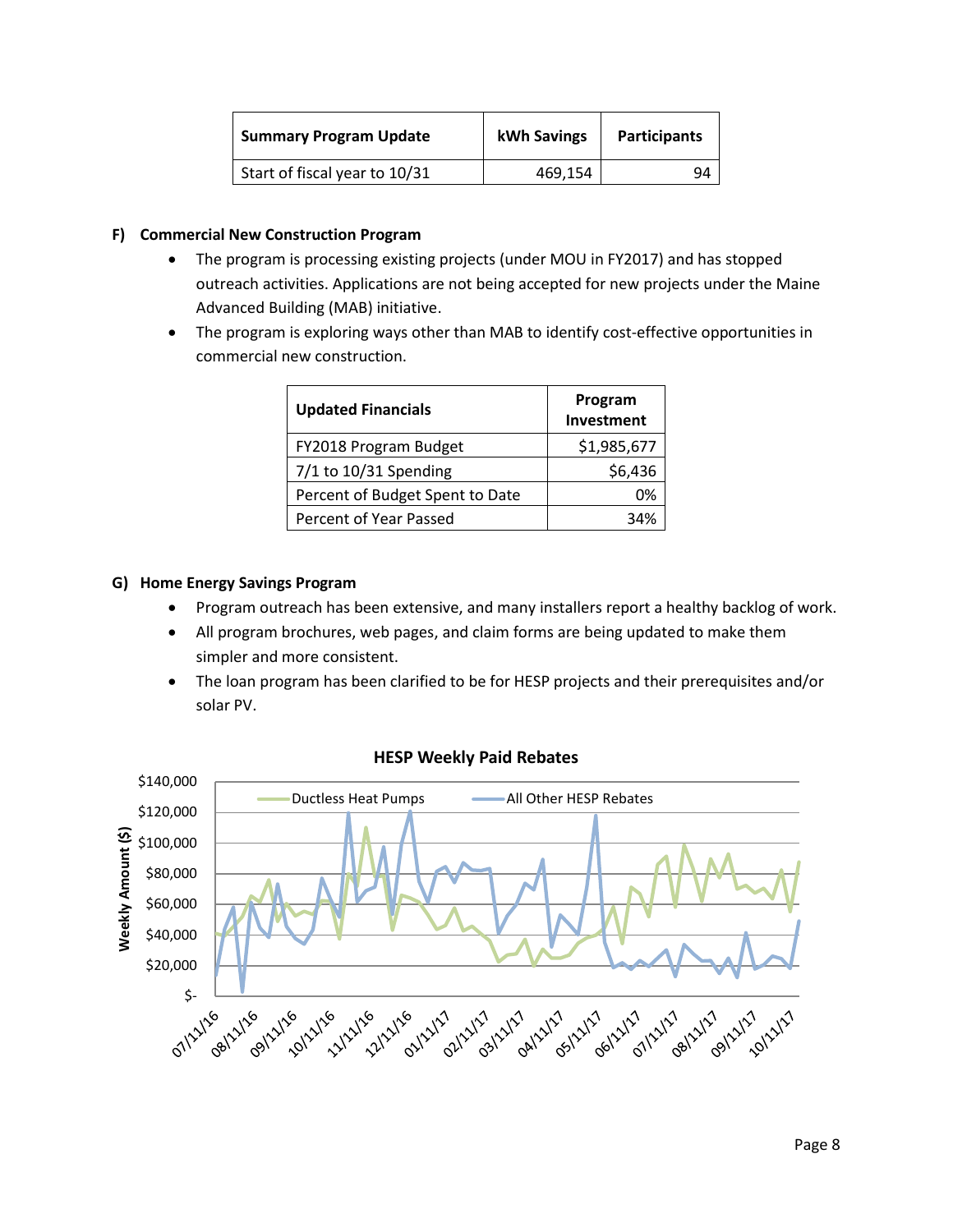| <b>Updated Financials</b>       | Program<br>Investment |  |
|---------------------------------|-----------------------|--|
| FY2018 Program Budget           | \$11,113,615          |  |
| $7/1$ to 10/31 Spending         | \$2,151,148           |  |
| Percent of Budget Spent to Date | 19%                   |  |
| Percent of Year Passed          |                       |  |

| <b>Summary Program Update</b> | kWh Savings | <b>MMBtu</b><br><b>Savings</b> | <b>Measures</b> |
|-------------------------------|-------------|--------------------------------|-----------------|
| Start of fiscal year to 10/31 | 5,947,911   | 19.191                         | 2,910           |

| Project Type (through 10/31) | Units |
|------------------------------|-------|
| Electric Measures            | 2.211 |
| All Fuels Measures           | 690   |

### **H) Consumer Products Program**

- The program is forecasting higher LED sales this year compared to last year. The program anticipates investing all funds and exceeding the energy savings target. The off-shelf marketing fee paid to stores that feature efficient bulbs in-aisle and/or on end-cap displays has increased sales volume.
- The program reduced the heat pump water heater distributor instant rebate from \$750 to \$600 on October 1, 2017 and will do the same for the retail mail-in rebates on January 1, 2018.

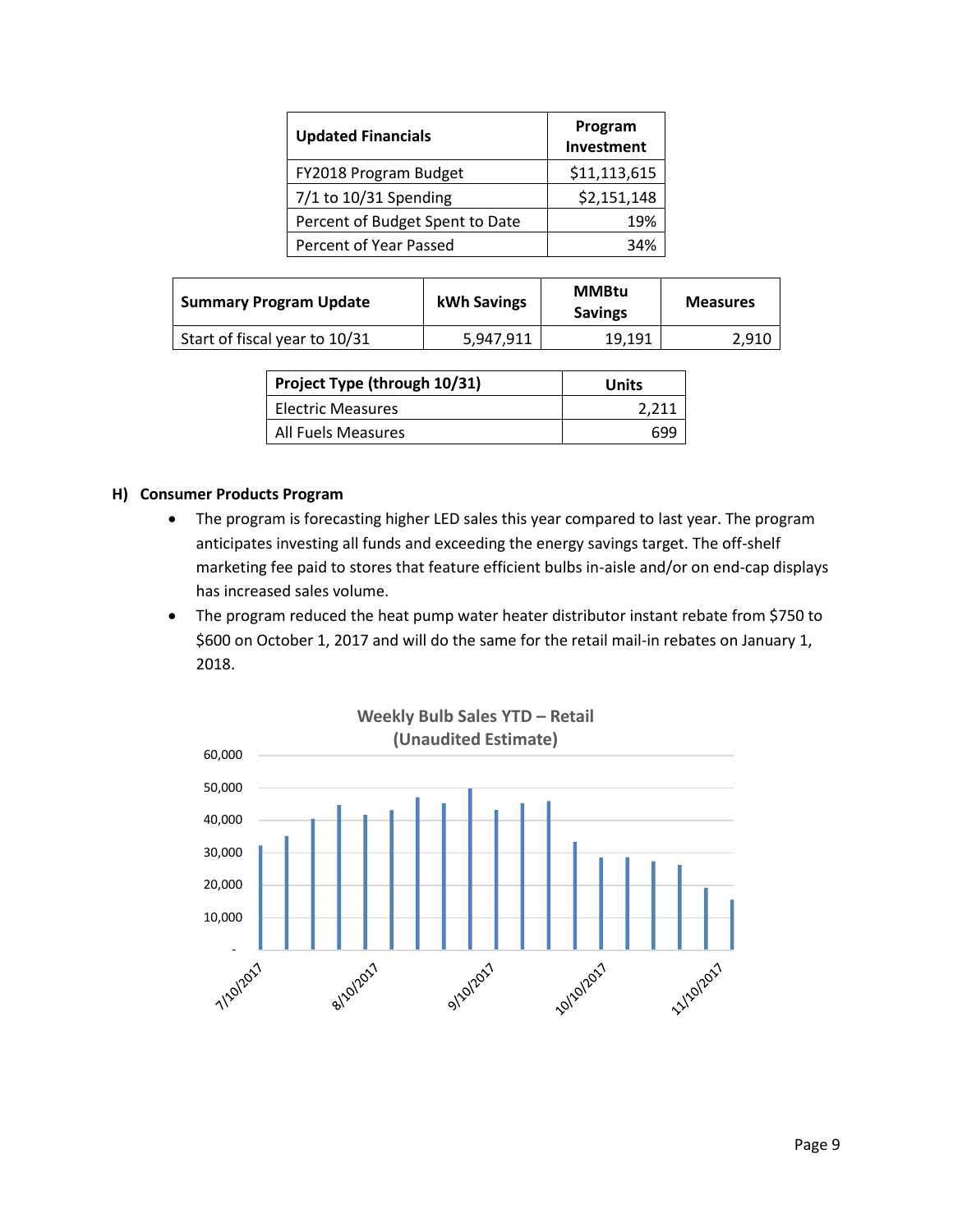| <b>Updated Financials</b>       | Program<br>Investment |
|---------------------------------|-----------------------|
| FY2018 Program Budget           | \$11,508,432          |
| 7/1 to 9/30 Spending            | \$2,496,945           |
| Percent of Budget Spent to Date | 22%                   |
| Percent of Year Passed          | 34%                   |

| <b>Summary Program Update</b> | kWh Savings | <b>Appliance</b><br><b>Rebates</b> | <b>Light Bulbs</b> |
|-------------------------------|-------------|------------------------------------|--------------------|
| Start of fiscal year to 9/30  | 24,096,667  | 5,865                              | 714,821            |

### **I) Low-Income Initiatives**

- 567 participants (46% of the total participants in the PUC's AMP initiative) have received DIY kits with LEDs and/or low-flow devices. Twenty-one new customers joined AMP in October.
- The Low Income Direct Mail initiative has sent 3,158 DIY kits to low-income families in FY2018. Over 2,000 were sent in October alone. The program has seen strong demand.
- The Low Income Direct Install initiative (free installations to eligible households) has installed 270 heat pump water heaters in FY2018. This program is on track to invest the allocated budget by the end of the fiscal year. Staff is reaching out to new plumbers to increase capacity. Marketing and outreach has been strong in some northern and interior areas of the state where plumbers have capacity for projects (areas near Presque Isle, Farmington, Milo, Bangor, Lyman).
- Highlights of market-based (weatherization and ductless heat pump) initiative:
	- o FY2018 Funds for enhanced low-income incentives for ductless heat pumps are fully invested. Applicants interested in heat pumps are being directed toward the standard HESP heat pump incentive.
	- o Demand from low-income customers for weatherization through this channel remains solid.



#### **Market-based Initiative Weekly and Total Rebate Activity**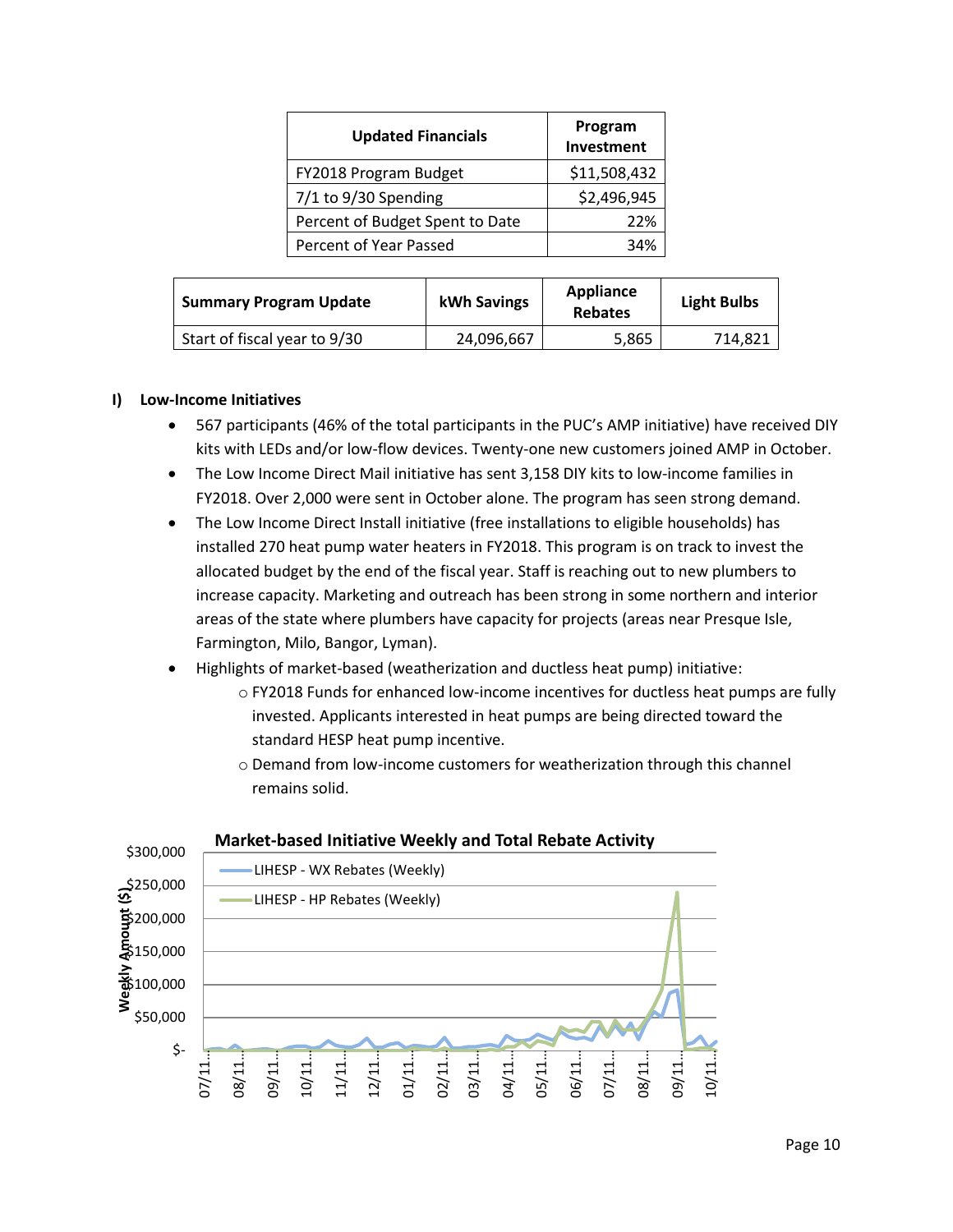| <b>Updated Financials</b>       | Program<br>Investment |
|---------------------------------|-----------------------|
| FY2018 Program Budget           | \$6,796,824           |
| $7/1$ to 10/31 Spending         | \$1,946,929           |
| Percent of Budget Spent to Date | 29%                   |
| Percent of Year Passed          | 34%                   |

| <b>Summary Program Update</b> | kWh Savings | <b>Direct Installs</b> |
|-------------------------------|-------------|------------------------|
| Start of fiscal year to 10/31 | 13,206,722  | 270                    |

| Other Initiatives (through 10/31) | Units   |
|-----------------------------------|---------|
| <b>LIHESP</b>                     | 808     |
| <b>Direct Mailings</b>            | 3,158   |
| <b>Food Pantry Bulbs</b>          | 112,908 |

# **J) Strategic Initiatives (Cross Cutting)**

# **I. Evaluation, Measurement, and Verification (EM&V)**

• The first round of metering equipment in the HPWH impact evaluation will be picked up after Thanksgiving. The evaluation is currently recruiting a new set of homes for the next round of metering.

# **II. Forward Capacity Market**

• Staff has retained FERC council and is preparing to protest ISO-NE's FCA 12 filing.

# **3. Administration and Finance Highlights**

# **A) Administration**

• All employees have been direct to complete self-study on the Trust's policy against workplace harassment as an element of training staff on elements of the Trust's personnel handbook.

# **B) Financial**

# **Revenues**

• The new revenues from state and regional sources through the end of September were \$17.3 million, up from \$11 million as of the prior month. Approximately \$297,000 in additional revenue has been received year-to-date on interest from outstanding loans, the